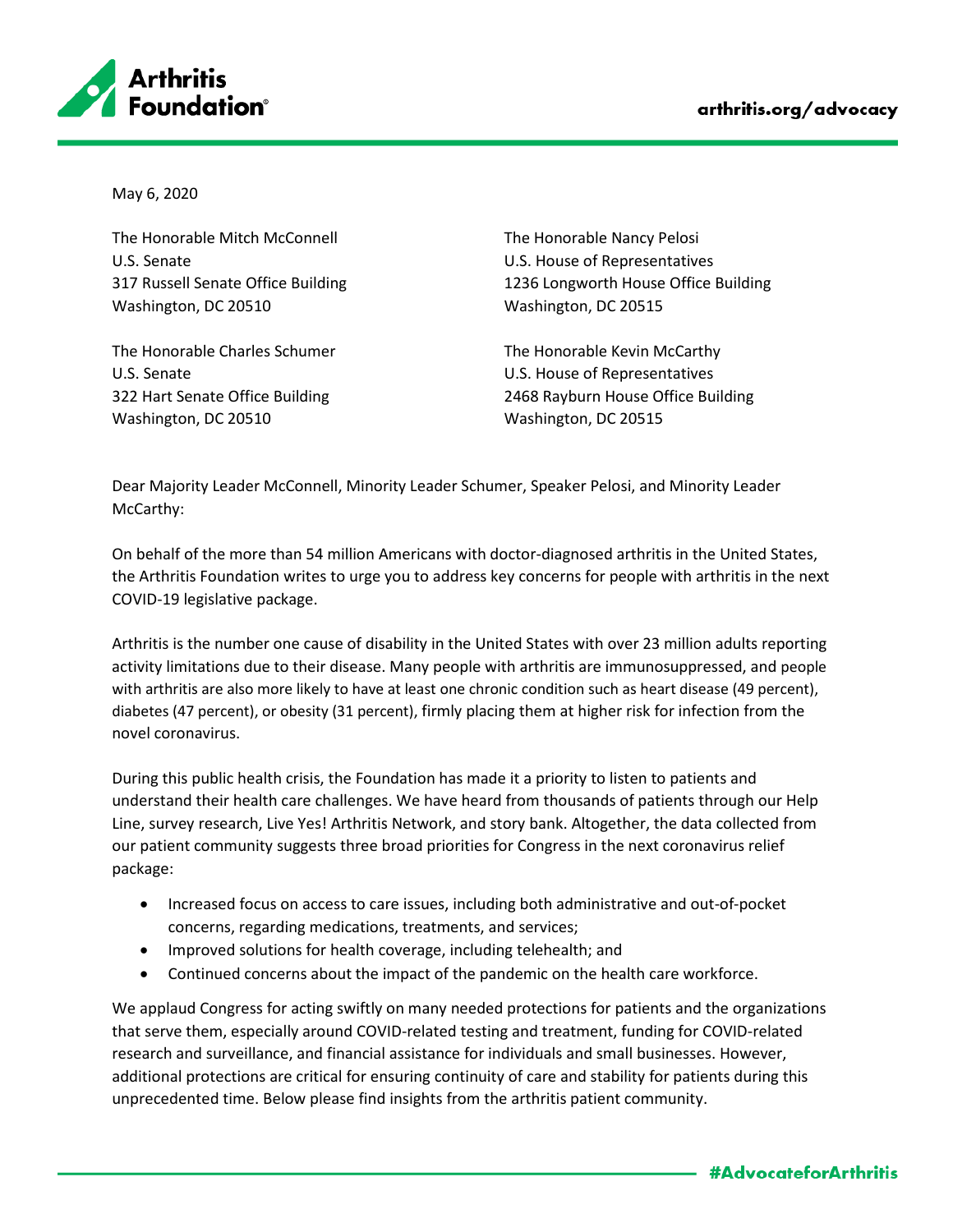

#### **Access to Care and Administrative Burdens**

In the most recent coronavirus-related survey conducted by the Arthritis Foundation, we found that people with arthritis are facing challenges accessing medications and affording needed care:

- 1 in 5 patients reported financial impacts of COVID-19, which has affected their ability to afford necessary health care treatments and services
- 15 percent of respondents indicated they had difficulty accessing a medication because it was in short supply or out of stock at the pharmacy
- About 40 percent of patients reported encountering at least one barrier to care during COVID-19 such as prior authorization, quantity limits, or step therapy

The data indicates that Congress should take action and help people with chronic diseases like arthritis by placing guardrails around insurance protocols like step therapy and prior authorization, and advance a bipartisan solution to surprise medical billing.

### *Utilization Management Protocols*

While the Centers for Medicare and Medicaid Services (CMS) has taken steps to temporarily loosen the application of utilization management protocols across the Medicare program, policymakers should move forward with permanent fixes for these issues through strong, bipartisan legislation. One example is the Safe Step Act (H.R. 2279 / S. 2546), which has the support of more than 150 members of Congress. The bill is focused on instituting commonsense patient protections regarding the use of step therapy within employer-sponsored plans governed by ERISA. We urge Congress to go one step further during this public health emergency by requiring Medicare and Medicaid plans to institute similar guardrails. In addition, Congress can pass the bipartisan Improving Seniors' Timely Access to Care Act (H.R. 3107), which would improve the way Medicare Advantage plans apply prior authorization for treatments and services. The legislation is based on a consensus statement on prior authorization adopted by leading national organizations representing physicians, hospitals, and health plans.

### *Access to Medications*

In addition, the Arthritis Foundation has heard from many patients about difficulty accessing needed medications, which includes drugs indicated for rheumatoid arthritis that are currently under investigation to treat COVID-19, such as hydroxychloroquine. About 20 percent of patients surveyed by the Arthritis Foundation last month reported they were currently taking hydroxychloroquine to help manage their rheumatoid arthritis. Of those patients, 1 in 4 reported that their access to hydroxychloroquine has worsened compared to the same time last year. We continue to work with the Food and Drug Administration on this issue and are hopeful that shortages of medications indicated for the treatment of arthritis, lupus, and other autoimmune conditions are addressed quickly.

### *Surprise Medical Billing*

Patients with serious and chronic conditions who routinely require medical treatment to maintain their health may be required to shift their care to different providers and facilities as a result of the COVID-19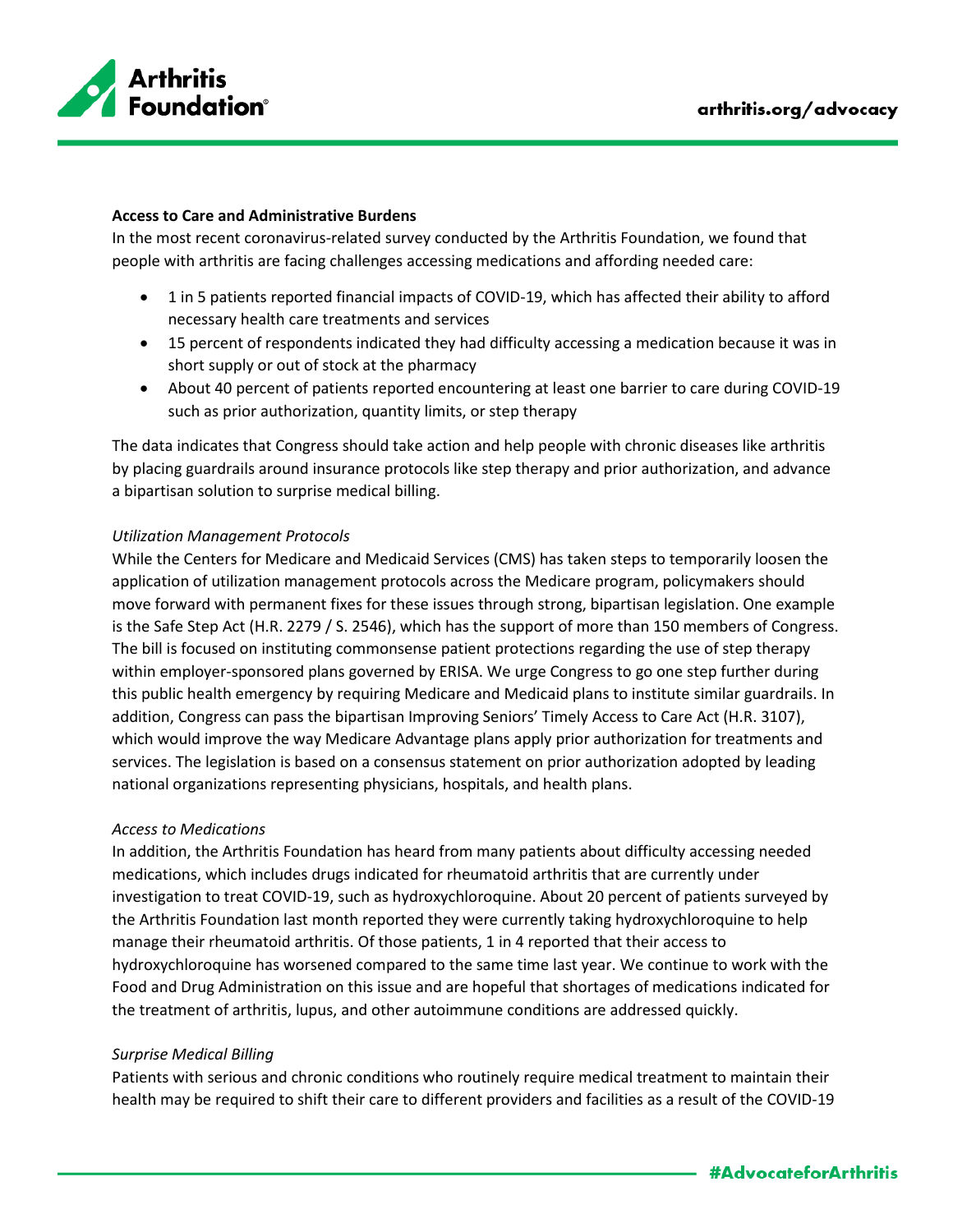

pandemic. These shifts, while necessary to contain the virus, may result in out-of-network care and a surprise medical bill. We recognize there are multiple proposals at various stages of consideration in Congress to tackle this issue and efforts that will meaningfully address surprise billing situations should be included as part or the next phase of COVID-19 legislation. Congress has an opportunity to move a strong bipartisan solution forward this year and build on the provisions in H.R. 6201, which ensured citizens can get testing and treatment for COVID-19 without fear of incurring a surprise medical bill.

# **Gaps in Health Coverage During COVID-19**

The impact of COVID-19 on continuity of care has been severe. Our patient insights tell us that 53 percent of people with arthritis have used telehealth services (audio or video) at least once during the pandemic to see their providers such as a rheumatologist (25 percent), primary care physician (19 percent), or mental health provider (9 percent). We applaud Congress for taking action in prior COVID-19 relief packages to remove barriers to telehealth services, including lifting longstanding restrictions on telehealth in Medicare, providing support for community health centers, and investing in rural health infrastructure and supports.

## *Permanent Policy Solution to Telemedicine*

Thanks to the swift action of Congress, CMS has moved quickly to issue regulations to loosen some restrictions on telemedicine; on March 30, the agency issued an interim final rule to add therapy codes for telehealth services. An additional round of regulatory waivers from CMS on April 30 further expanded telehealth in Medicare to permit other clinical practitioners such as physical therapists (PTs) and occupational therapists (OTs) to furnish services through telemedicine. The Arthritis Foundation was pleased with the latter since people with arthritis depend on access to PTs and OTs to help improve mobility and restore the use of affected joints, increase strength, and preserve the ability to perform activities of daily living. We urge Congress to build on the telehealth waiver authority granted to CMS and implement a long-term policy solution on telehealth such as the Creating Opportunities Now for Necessary and Effective Care Technologies (CONNECT) for Health Act (H.R. 4932 / S. 2741). This bipartisan legislation would increase access to care in areas where there is greatest need during the pandemic as well as into the future. The bill is supported by over 120 patient, provider, and consumer organizations.

### *Addressing Workers Who Have Lost Employer-Sponsored Insurance*

To date, over 30 million workers have lost their jobs due to the severe economic disruption caused by COVID-19. Loss of employment and income means access to health coverage is a significant challenge. We were pleased that the Department of Labor recently announced that insurers can allow individuals who have recently lost a job to sign up for COBRA at any time for up to 60 days after the president lifts the national emergency declaration for COVID-19. Yet this administrative action alone is insufficient to address the unprecedented crisis for Americans who are no longer employed due to coronavirus; we encourage policymakers to go one step further and authorize the administration to allow individuals to extend employer-sponsored coverage as well as provide subsidies to ease financial strain resulting from job losses. This approach was previously employed during the financial crisis over one decade ago and